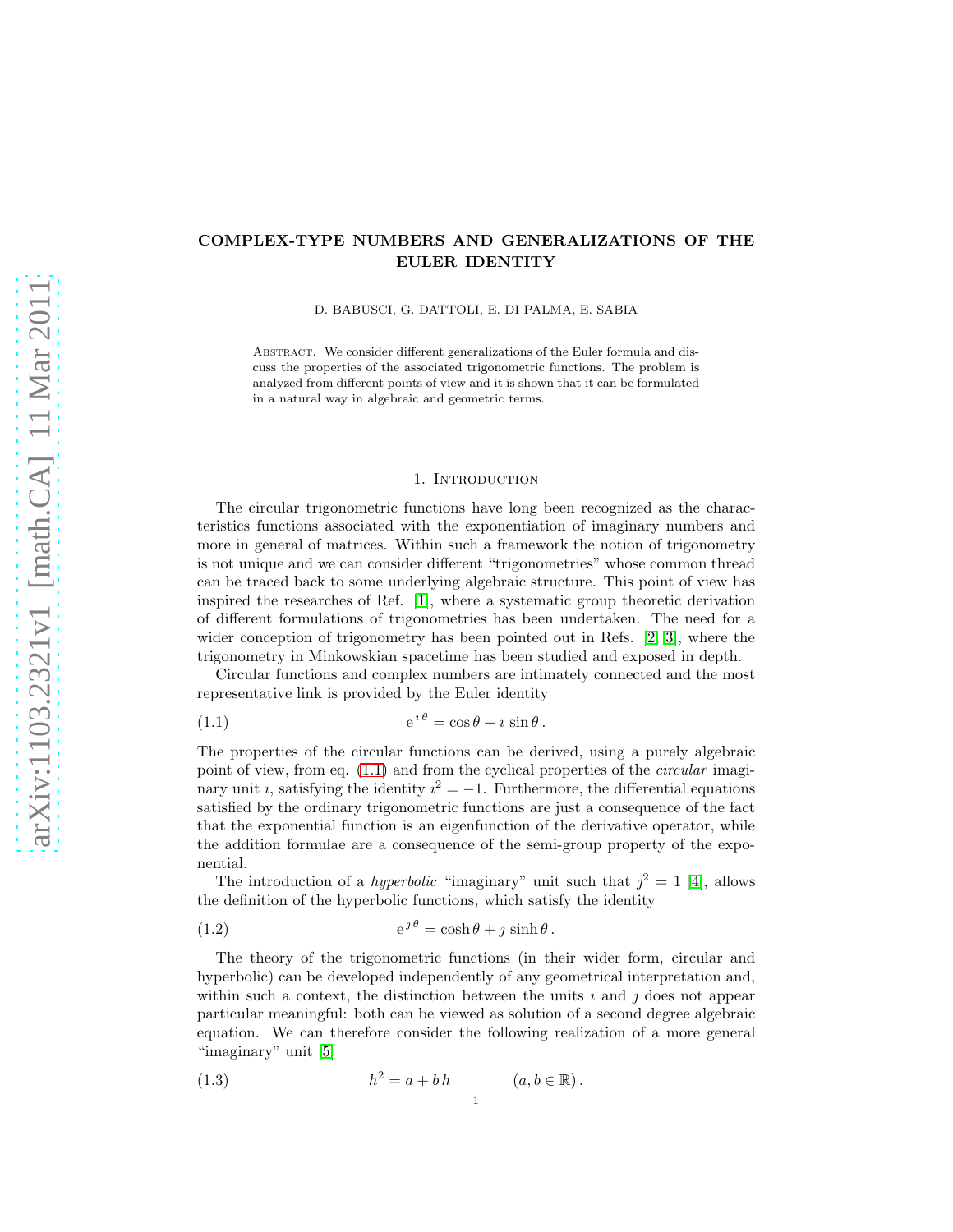By interpreting this equation as a second degree algebraic equation, its solutions

(1.4) 
$$
h_{\pm} = \frac{b \pm \sqrt{\Delta}}{2} \qquad (\Delta = b^2 + 4a)
$$

can be used to introduce the following identities

<span id="page-1-0"></span>(1.5) 
$$
e^{h_{\pm}\theta} = C(\theta) + h_{\pm} S(\theta),
$$

that can be viewed as a generalization of the Euler formula. We have indicated with C and S two functions of the variable  $\theta$  that play the role of the trigonometric functions in eqs.  $(1.1)$  and  $(1.2)$ . For this reason we refer to them as trigonometriclike functions (TLF). It is worth stressing that in writing eq. [\(1.5\)](#page-1-0) we have assumed that  $h_{\pm}$  are conjugated imaginary units, i.e.,  $h_{+}^{c} = h_{-}$ , as in the case of circular and hyperbolic units.

By combining the previous equations, we can identify the functions  $C$  and  $S$  as

(1.6) 
$$
\begin{pmatrix} C(\theta) \\ S(\theta) \end{pmatrix} = \frac{1}{\sqrt{\Delta}} \begin{pmatrix} -h_- & h_+ \\ 1 & -1 \end{pmatrix} \begin{pmatrix} e^{h_+ \theta} \\ e^{h_- \theta} \end{pmatrix}.
$$

The differential equations satisfied by this family of functions is obtained by keeping the derivative with respect to  $\theta$  of both sides of eq. [\(1.5\)](#page-1-0) with respect to  $\theta$  and, by using eq.  $(1.3)$ , we end up with (we use h without any index because the identity depends only on the property [\(1.3\)](#page-0-2) of the new imaginary unit)

<span id="page-1-1"></span>
$$
C'(\theta) + h S'(\theta) = h C(\theta) + (a + bh) S(\theta),
$$

that, after equating the coefficients of terms in  $h$ , yields the following first-order differential equation

(1.7) 
$$
C'(\theta) = a S(\theta) \qquad S'(\theta) = C(\theta) + b S(\theta).
$$

Moreover, it is easy to obtain the addition formulae [\[6\]](#page-8-5)

(1.8) 
$$
\begin{pmatrix} C_{12} \\ S_{12} \end{pmatrix} = \begin{pmatrix} C_1 & a S_1 \\ S_1 & C_1 + b S_1 \end{pmatrix} \begin{pmatrix} C_2 \\ S_2 \end{pmatrix},
$$

where we put

<span id="page-1-2"></span>
$$
f_k = f(\theta_k) \qquad f_{kl} = f(\theta_k + \theta_l) \qquad (f \equiv C, S; k, l = 1, 2).
$$

It is worth noting that the functions  $C$  and  $S$  derived from eq. [\(1.5\)](#page-1-0) can be expressed in terms of ordinary trigonometric functions (circular or hyperbolic), and therefore they cannot be therefore considered a new set of functions. However, if considered independently from the existence of their classical counterparts, they provide a tool having global properties (e.g., the addition formulae and the differential equations they satisfy) which make them very useful in applications, as, for example, the evolution of multilevel quantum systems (as discussed in the concluding section), or to treat problems of analytical mechanics [\[5,](#page-8-4) [7\]](#page-8-6).

The following general result holds: Given  $\alpha, \beta \in \mathbb{R}$ , it is always possible build a set of cosine- and sine-like functions according to the following prescription

<span id="page-1-3"></span>(1.9) 
$$
C(\theta) = \frac{\alpha e^{\beta \theta} - \beta e^{\alpha \theta}}{\alpha - \beta} \qquad S(\theta) = \frac{e^{\alpha \theta} - e^{\beta \theta}}{\alpha - \beta},
$$

whose proof is straightforward and is achieved by treating  $\alpha$ ,  $\beta$  as the independent roots of a second degree equation.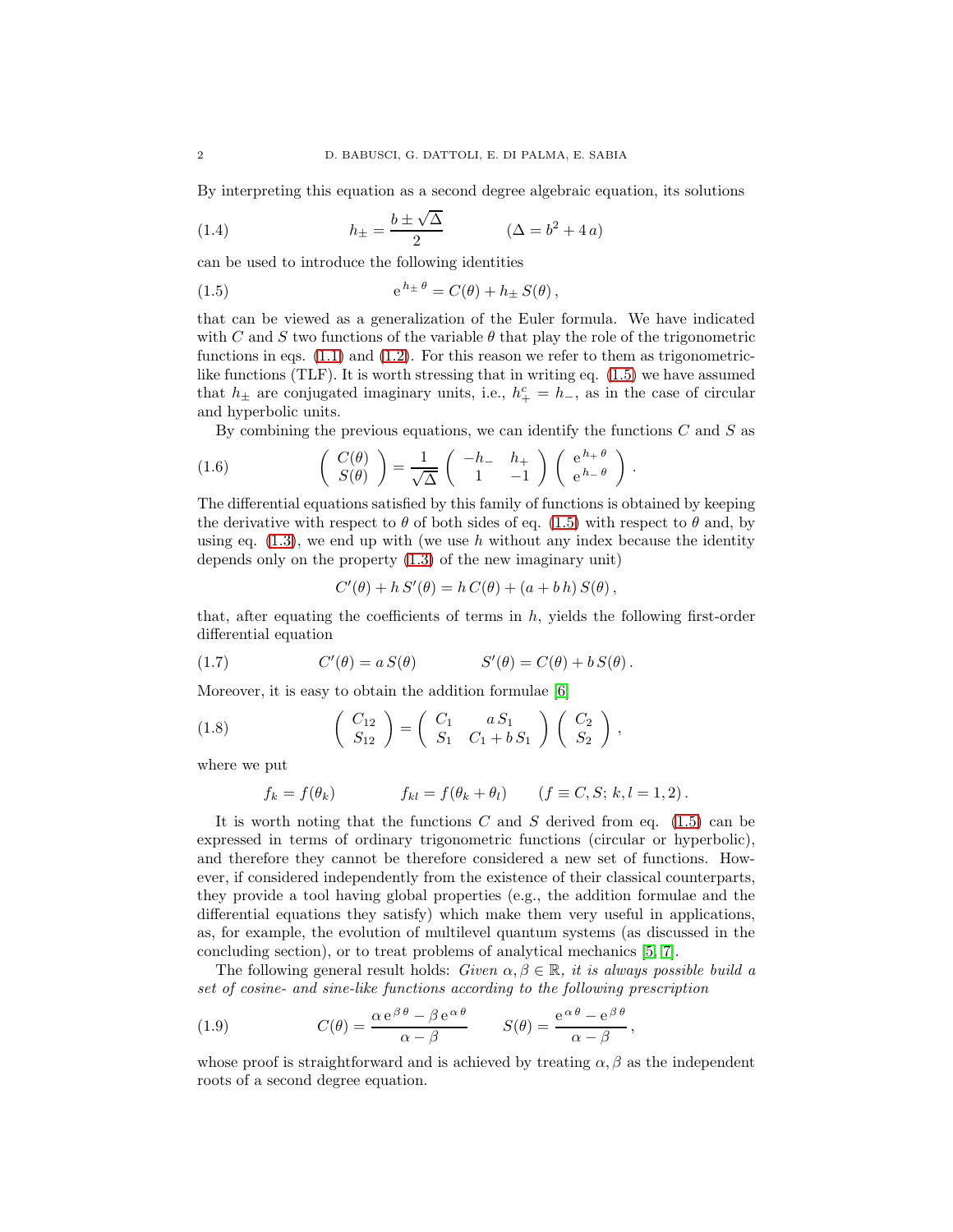## 2. TRIGONOMETRIES AND  $2 \times 2$  MATRICES

The notion of imaginary units exploited in the previous section can be made less abstract by noting that both circular and hyperbolic imaginary units can be expressed in terms of matrices, namely<sup>[1](#page-2-0)</sup>

(2.1) 
$$
\hat{i} = \begin{pmatrix} 0 & -1 \\ 1 & 0 \end{pmatrix}, \qquad \hat{j} = \begin{pmatrix} 0 & 1 \\ 1 & 0 \end{pmatrix},
$$

in such a way that

(2.2) 
$$
\hat{i}^2 = -\hat{1}, \qquad \hat{j}^2 = \hat{1},
$$

with  $\hat{1}$  the unit  $2\times 2$  matrix. As well known, the exponentiation of  $\hat{i}$  (the symplectic matrix) can be viewed as the generator of rotations in a plane, while the exponentiation of  $\hat{\jmath}$  can be associated with non Euclidean rotations, and, more in general, with the Lorentz transformations viewed as rotations in the Minkowski plane.

By introducing the vector  $\mathbf{z}(\theta) = (C(\theta), S(\theta))^T$ , eq. [\(1.7\)](#page-1-1) can be rewritten as follows

<span id="page-2-2"></span>(2.3) 
$$
\frac{\mathrm{d}}{\mathrm{d}\theta} \mathbf{z}(\theta) = \hat{h} \mathbf{z}(\theta), \qquad \hat{h} = \begin{pmatrix} 0 & a \\ 1 & b \end{pmatrix},
$$

with the matrix  $\hat{h}$  satisfying the identity [\(1.3\)](#page-0-2). According to this equation the TLF are associated with the non-unitary "evolution operator"

$$
(2.4) \t\t\t\t\t\hat{U}(\theta) = e^{\theta \hat{h}}
$$

The use of standard algebraic methods [\[8\]](#page-8-7) allows to derive the following expressions for the entries of the matrix associated to this operator

<span id="page-2-1"></span>,

(2.5) 
$$
U_{11}(\theta) = \left\{ -\frac{b}{\sqrt{\Delta}} \sinh\left(\frac{\sqrt{\Delta}}{2}\theta\right) + \cosh\left(\frac{\sqrt{\Delta}}{2}\theta\right) \right\} \exp\left(\frac{b}{2}\theta\right)
$$

$$
U_{22}(\theta) = \left\{ \frac{b}{\sqrt{\Delta}} \sinh\left(\frac{\sqrt{\Delta}}{2}\theta\right) + \cosh\left(\frac{\sqrt{\Delta}}{2}\theta\right) \right\} \exp\left(\frac{b}{2}\theta\right)
$$

$$
\frac{U_{12}(\theta)}{a} = U_{21}(\theta) = \frac{2}{\sqrt{\Delta}} \sinh\left(\frac{\sqrt{\Delta}}{2}\theta\right) \exp\left(\frac{b}{2}\theta\right).
$$

It is worth noting that the functions  $C$  and  $S$  can be viewed as independent linear combinations of the entries of the matrix  $(2.4)$ , or, what is the same, that, according to eq. [\(1.8\)](#page-1-2), the evolution matrix can be written as

(2.6) 
$$
\hat{U}(\theta) = \begin{pmatrix} C(\theta) & a S(\theta) \\ S(\theta) & C(\theta) + b S(\theta) \end{pmatrix}.
$$

The previous results can be extended to any generic  $2 \times 2$  matrix

(2.7) ˆm = a b c d .

In fact, the Cayley-Hamilton theorem [\[9\]](#page-8-8) allows to prove the identity

(2.8) 
$$
\hat{m}^2 = -(\det \hat{m})\hat{1} + (\operatorname{tr} \hat{m})\hat{m}
$$

<span id="page-2-0"></span><sup>&</sup>lt;sup>1</sup>In the following, a superimposed "hat" denotes a matrix.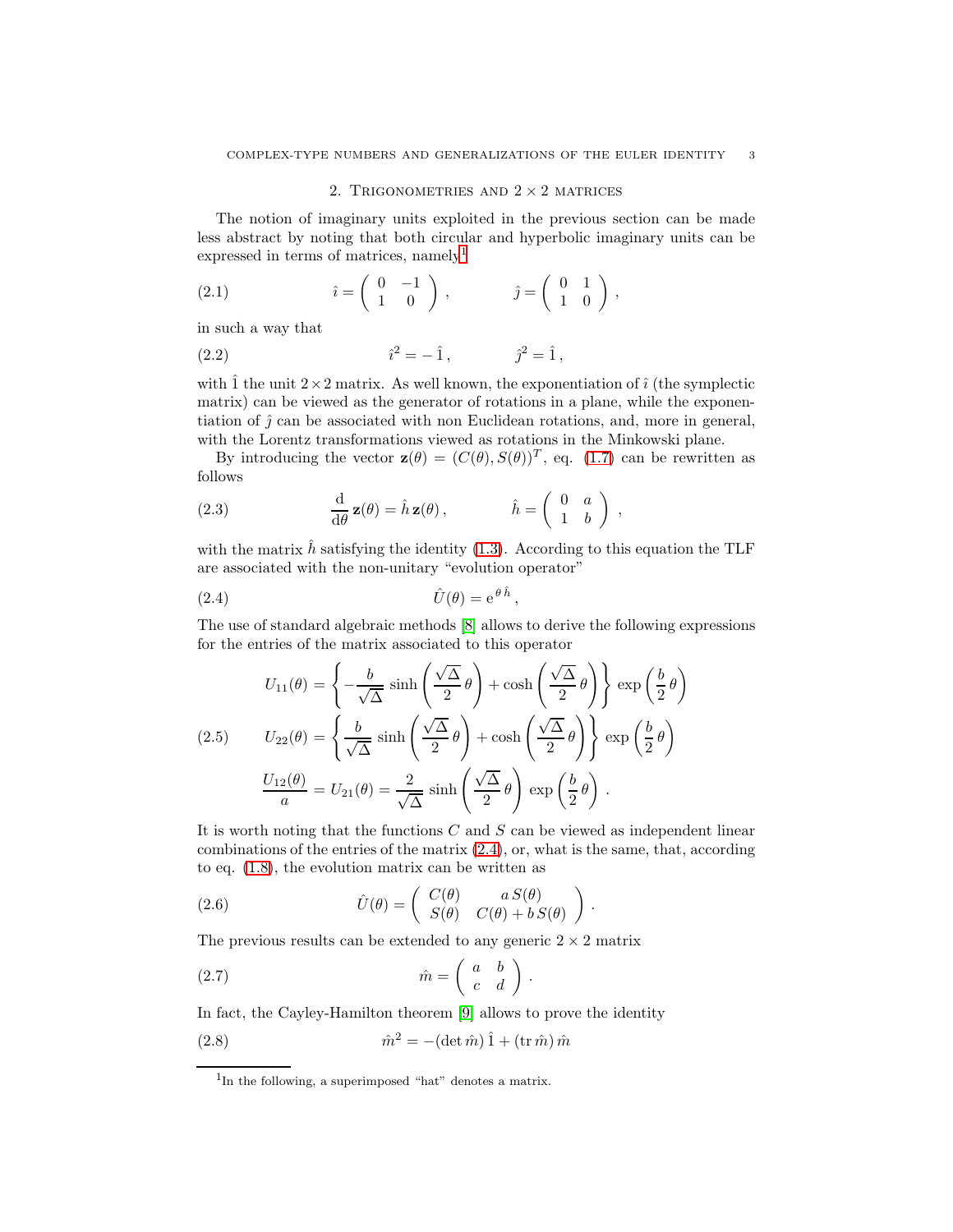that is a generalization of eq.  $(1.3)$ , and, therefore, all the functions that satisfy the differential equation

<span id="page-3-0"></span>(2.9) 
$$
\frac{\mathrm{d}}{\mathrm{d}\theta} \mathbf{z}(\theta) = \hat{m} \mathbf{z}(\theta),
$$

are TLF. The use of eq. [\(1.3\)](#page-0-2) with  $\hat{m}$  in place of  $\hat{h}$ , allows to write the entries of the evolution matrix associated to eq. [\(2.9\)](#page-3-0) as follows

(2.10) 
$$
\hat{U}(\theta) = e^{\theta \hat{m}} = \begin{pmatrix} C(\theta) + a S(\theta) & b S(\theta) \\ c S(\theta) & C(\theta) + d S(\theta) \end{pmatrix},
$$

that, compared with the expression of the matrix entries algebrically obtained

<span id="page-3-1"></span>
$$
U_{11}(\theta) = \left\{ \frac{a-d}{\sqrt{\Lambda}} \sinh\left(\frac{\sqrt{\Lambda}}{2} \theta\right) + \cosh\left(\frac{\sqrt{\Lambda}}{2} \theta\right) \right\} \exp\left(\frac{a+d}{2} \theta\right)
$$
  

$$
U_{22}(\theta) = \left\{ -\frac{a-d}{\sqrt{\Lambda}} \sinh\left(\frac{\sqrt{\Lambda}}{2} \theta\right) + \cosh\left(\frac{\sqrt{\Lambda}}{2} \theta\right) \right\} \exp\left(\frac{a+d}{2} \theta\right)
$$
  

$$
\frac{U_{12}(\theta)}{b} = \frac{U_{21}}{c}(\theta) = \frac{2}{\sqrt{\Lambda}} \sinh\left(\frac{\sqrt{\Lambda}}{2} \theta\right) \exp\left(\frac{a+d}{2} \theta\right)
$$
  

$$
(\Lambda = (\text{tr}\,\hat{m})^2 - 4 \det \hat{m} = (a-d)^2 + 4 \,bc),
$$

allows to obtain the explicit form for these TLF. As a consequence of eq. [\(2.10\)](#page-3-1), the following identity holds

<span id="page-3-5"></span>(2.11) 
$$
\exp(\theta \operatorname{tr} \hat{m}) = C^2(\theta) + (\operatorname{tr} \hat{m}) C(\theta) S(\theta) + (\det \hat{m}) S^2(\theta),
$$

whose relevant geometrical and physical meaning will be discussed in the concluding section.

#### 3. Higher order trigonometries

According to the analysis developed so far, what we have called trigonometry is the by-product of the formalism associated with the exponentiation of  $2 \times 2$ matrices. Higher order trigonometries can accordingly be considered along with the exponentiation of matrices with larger dimensionalities.

By following Ref. [\[7\]](#page-8-6) we propose a further generalization of the Euler identity, by setting[2](#page-3-2)

<span id="page-3-3"></span>(3.1) 
$$
e^{\eta \theta} = A_0(\theta) + \eta A_1(\theta) + \eta^2 A_2(\theta), \qquad \eta^3 = a_0 + \eta a_1 + \eta^2 a_2.
$$

The expression of the functions  $A_j$  can be found adopting exactly the same procedure as before, albeit slightly algebraically more cumbersome. By setting

<span id="page-3-4"></span>
$$
\mathbf{A}(\theta) = (A_0(\theta), A_1(\theta), A_2(\theta))^T, \qquad \mathbf{Y}(\theta) = (e^{\eta_1 \theta}, e^{\eta_2 \theta}, e^{\eta_3 \theta}),
$$

with  $\eta_i$  (j = 1, 2, 3) roots of the cubic equation in eq. [\(3.1\)](#page-3-3), we obtain

(3.2) 
$$
\mathbf{A}(\theta) = \hat{V}^{-1} \mathbf{Y}(\theta),
$$

<span id="page-3-2"></span><sup>&</sup>lt;sup>2</sup>We adopt the symbols  $A_j$  ( $j = 0, 1, 2$ ) for the trigonometric-like functions because more convenient and easily amenable for the n-dimensional extensions.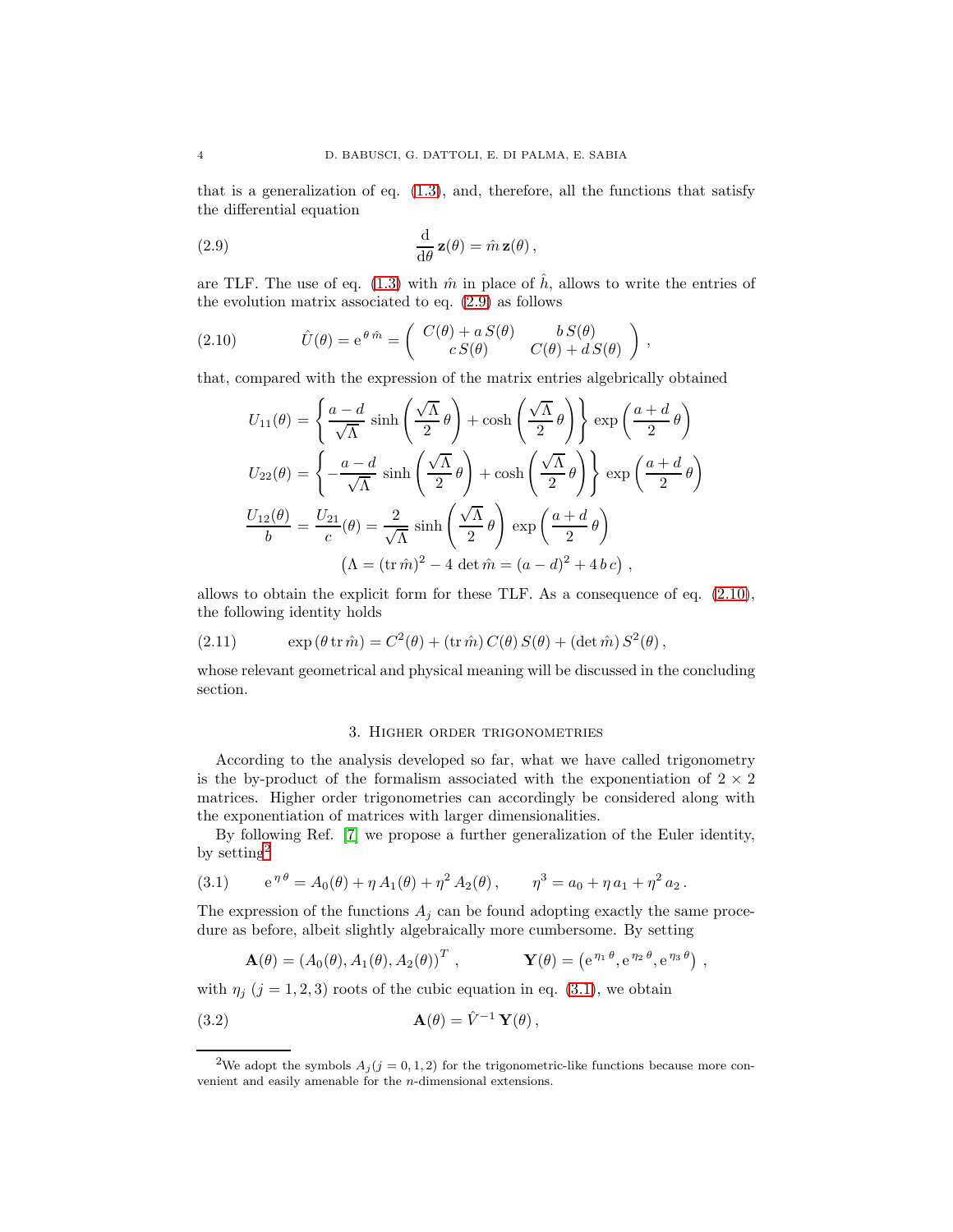where  $\hat{V}$  is the Vandermonde matrix

$$
\hat{V} = \left( \begin{array}{ccc} 1 & \eta_1 & \eta_1^2 \\ 1 & \eta_2 & \eta_2^2 \\ 1 & \eta_3 & \eta_3^2 \end{array} \right) .
$$

Since a triple of numbers can always be associated with a cubic equation, it is clear that we can construct a set of third order TLF for each of these triple following the prescription [\(3.2\)](#page-3-4).

The differential equations satisfied by the third order TLF are derived by means of the same procedure as before, which yields

(3.3) 
$$
\frac{\mathrm{d}}{\mathrm{d}\theta}\mathbf{A}(\theta) = \hat{\eta}\,\mathbf{A}(\theta)
$$

with

<span id="page-4-1"></span>(3.4) 
$$
\hat{\eta} = \begin{pmatrix} 0 & 0 & a_0 \\ 1 & 0 & a_1 \\ 0 & 1 & a_2 \end{pmatrix}.
$$

The evolution matrix associated to the previous Cauchy problem can be written as

<span id="page-4-2"></span>(3.5) 
$$
\hat{U}(\theta) = e^{\theta \hat{\eta}} = A_0(\theta) + \hat{\eta} A_1(\theta) + \hat{\eta}^2 A_2(\theta),
$$

and, in terms of the functions  $A_i$ , reads

(3.6) 
$$
\hat{U}(\theta) = \begin{pmatrix} A_0 & a_0 A_2 & a_0 A_1 + a_0 a_2 A_2 \\ A_1 & A_0 + a_1 A_2 & a_1 A_1 + (a_0 + a_1 a_2) A_2 \\ A_2 & A_1 + a_2 A_2 & A_0 + a_2 A_1 + (a_1 + a_2^2) A_2 \end{pmatrix}.
$$

This equation can be used to compute the determinant of the evolution matrix in terms of the two-variable TLF, and from the relation

(3.7) 
$$
\det \hat{U} = \exp(\theta \operatorname{tr} \hat{\eta})
$$

we obtain

<span id="page-4-3"></span>(3.8)  
\n
$$
e^{a_2 \theta} = A_0^3 + a_0 A_1^3 + a_1 A_2^3 - (3 a_0 + a_1 a_2) A_0 A_1 A_2
$$
\n
$$
+ (2 a_1 + a_2^2) A_2 A_0^2 + (a_1^2 + 2 a_0 a_2) A_0 A_2^2
$$
\n
$$
- a_1 A_1^2 A_0 + a_0 a_2 A_1^2 A_0 - a_0 a_1 A_1 A_2^2
$$

that should be viewed as the fundamental identity for the third order trigonometry.

As a particular case of third order TLF, let us consider the case of the Eisenstein numbers [\[10\]](#page-8-9). They satisfy the properties

<span id="page-4-0"></span>(3.9) 
$$
\omega^2 + \omega = -1 \qquad \omega^3 = 1,
$$

i.e., can be obtained letting  $a_0 = 0$ ,  $a_1 = a_2 = -1$  and  $\eta^3 = 1$  in the second of eq.  $(3.1)$ . Following the treatment of sec.  $(1)$ , the associated C and S functions are easily obtained

(3.10) 
$$
C(\theta) = e^{-\theta/2} \left[ \cos \left( \frac{\sqrt{3}}{2} \theta \right) + \frac{1}{\sqrt{3}} \sin \left( \frac{\sqrt{3}}{2} \theta \right) \right],
$$

$$
S(\theta) = \frac{2 e^{-\theta/2}}{\sqrt{3}} \sin \left( \frac{\sqrt{3}}{2} \theta \right).
$$

It is interesting to link the above functions to the so called pseudo-hyperbolic functions (PHF), discussed on the eve of the seventies of the last century [\[11\]](#page-8-10), and more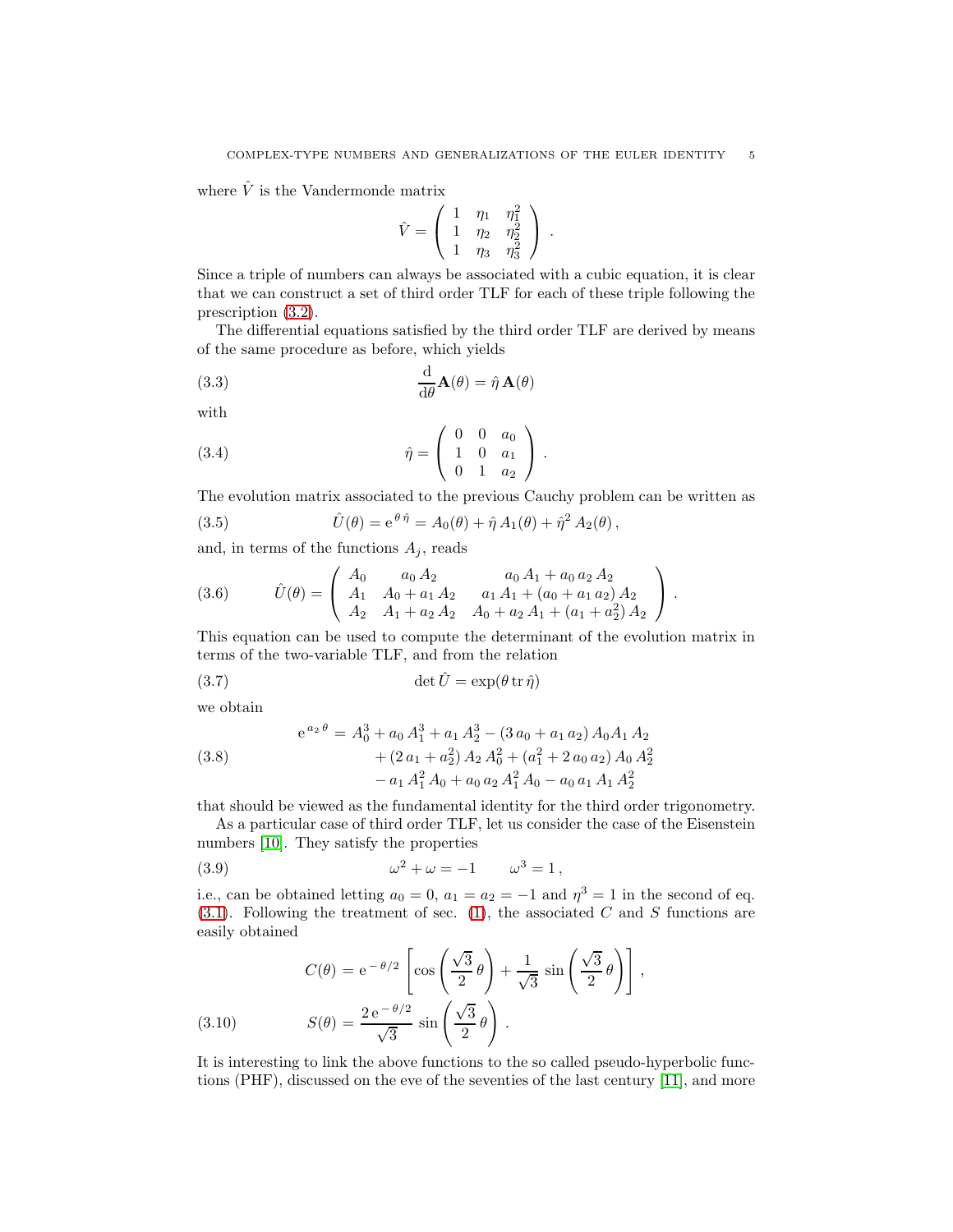recently discussed within the framework of an algebraic formalism in Refs. [\[12\]](#page-8-11) and [\[13\]](#page-8-12). According to eqs. [\(3.9\)](#page-4-0) we find that

(3.11) 
$$
e^{\omega \theta} = e_0(\theta) + \omega e_1(\theta) + \omega^2 e_2(\theta)
$$

with

<span id="page-5-0"></span>
$$
e_k(\theta) = \sum_{n=0}^{\infty} \frac{\theta^{3\,n+k}}{(3\,n+k)!} \qquad (k = 0, 1, 2).
$$

Furthermore, from the condition

(3.12) 
$$
e^{\omega \theta} = C(\theta) + \omega S(\theta),
$$

by using eqs.  $(3.9)$  and  $(3.11)$ , we obtain

(3.13) 
$$
C(\theta) = e_0(\theta) - e_2(\theta), \qquad S(\theta) = e_1(\theta) - e_2(\theta).
$$

The extension of these results to the  $n$ -dimensional case is straightforward and computationally simplified by the remark that the structure of the matrices [\(2.3\)](#page-2-2) and [\(3.4\)](#page-4-1) is that of a *companion matrix* [\[9\]](#page-8-8). We remind that, given a  $n \times n$  matrix  $\hat{Q}$  with characteristic polynomials

(3.14) 
$$
P(\lambda) = \sum_{k=0}^{n} p_{n-k} \lambda^{k}, \qquad (p_0 = 1),
$$

its companion matrix is defined as

(3.15) 
$$
\hat{L} = \begin{pmatrix} 0 & 0 & \cdots & 0 & -p_n \\ 1 & 0 & \cdots & 0 & -p_{n-1} \\ 0 & 1 & \cdots & 0 & -p_{n-2} \\ \vdots & \vdots & \ddots & \vdots & \\ 0 & 0 & \cdots & 1 & -p_1 \end{pmatrix}
$$

and has the same eigenvalues of  $\hat{Q}$ . Introduced the *n*-dimensional vector **e** =  $(1, 0, \dots, 0)^T$ , it is easy to show [\[9\]](#page-8-8) that the following identity holds

(3.16) 
$$
\hat{Q}^m = (\hat{1}, \hat{Q}, \cdots, \hat{Q}^{n-1}) (\hat{L}^m \mathbf{e}) = \sum_{k=0}^{n-1} \hat{Q}^k (\hat{L}^m \mathbf{e})_k.
$$

This result allows to conclude that

(3.17) 
$$
e^{\theta \hat{Q}} = (\hat{1}, \hat{Q}, \cdots, \hat{Q}^{n-1}) \left( e^{\theta \hat{L}} e \right),
$$

and, since  $e^{\theta \hat{L}}$  can always be written in terms of *n* suitable TLF, we can state that the exponentiation of any diagonalizable  $n \times n$  matrix can be written in term of these functions.

Before concluding this section, let us come back to eq. [\(3.5\)](#page-4-2) and consider its extension to the case of two variables

<span id="page-5-1"></span>(3.18) 
$$
\hat{U}(\theta,\phi) = e^{\theta \hat{\eta} + \phi \hat{\eta}^2} = A_0(\theta,\phi) + \hat{\eta} A_1(\theta,\phi) + \hat{\eta}^2 A_2(\theta,\phi),
$$

Such an extension implies that the functions  $A_k$  are actually two variable functions. Their forms are obtained quite straightforwardly by noting that the "evolution" matrix [\(3.18\)](#page-5-1) and  $\hat{\eta}$  are diagonalized by the same transformation. The functions  $A_k(\theta, \phi)$  are therefore obtained by performing the substitution  $e^{\eta_j \theta} \to e^{\eta_j \theta + \eta_j^2 \phi}$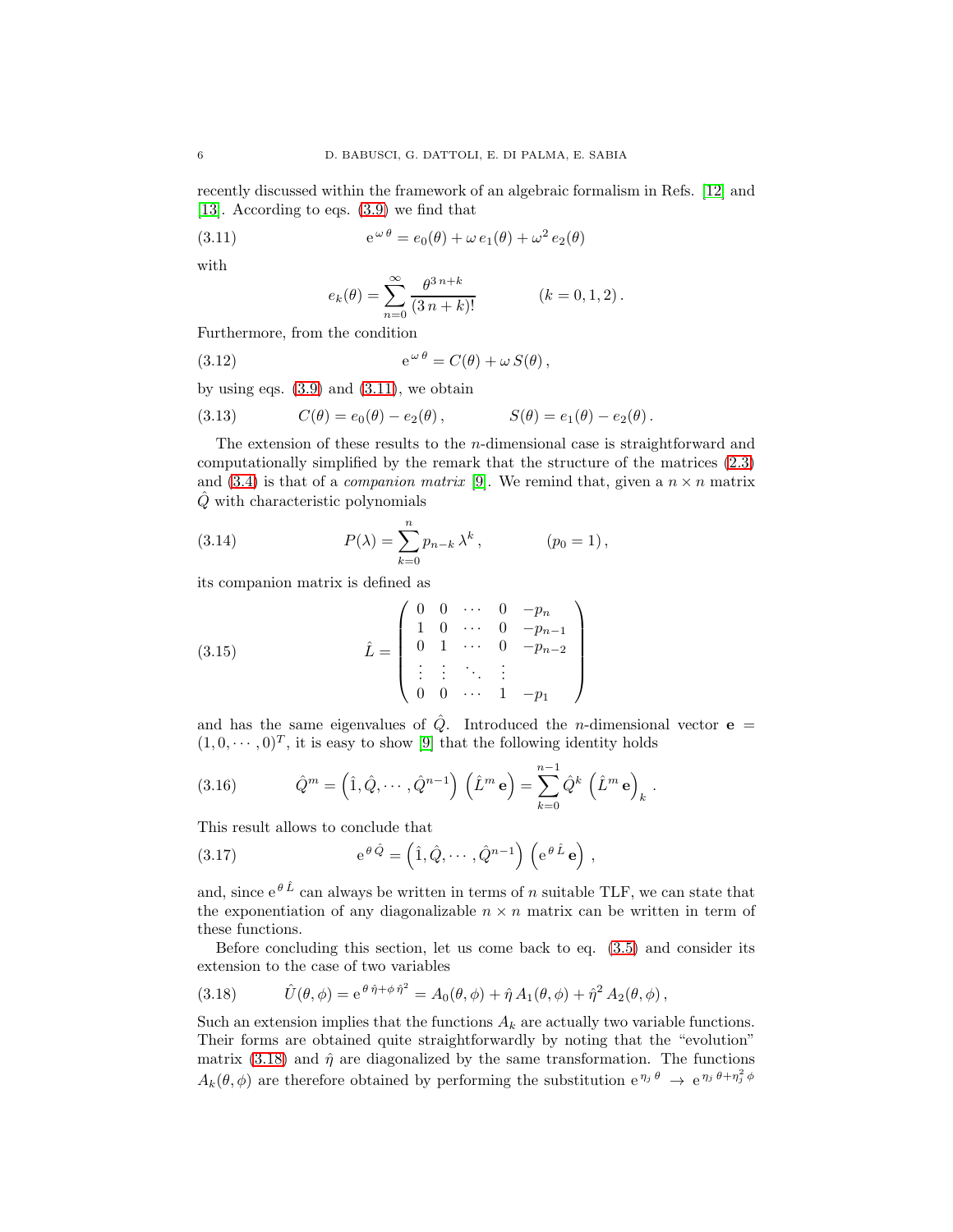in eq. [\(3.2\)](#page-3-4). Let us note that in this case, the determinant of the matrix  $\hat{U}(\theta, \phi)$  is given by

(3.19) 
$$
\det \hat{U}(\theta, \phi) = \exp \left( \theta \operatorname{tr} \hat{\eta} + \phi \operatorname{tr} \hat{\eta}^2 \right)
$$

where

(3.20) 
$$
\operatorname{tr} \hat{\eta} = \sum_{j=1}^{3} \eta_j = a_2, \qquad \qquad \operatorname{tr} \hat{\eta}^2 = \sum_{j=1}^{3} \eta_j^2 = a_2^2 + 2 a_1.
$$

and therefore the only modification in eq. [\(3.8\)](#page-4-3) consists in the multiplication of its lhs by the term  $e^{(a_2^2+2a_1)\phi}$ .

## 4. Concluding remarks

As the usual trigonometric functions (circular or hyperbolic), also the TLFs have a geometric interpretation. Let us consider the identity given in eq. [\(2.11\)](#page-3-5). In terms of the variables

$$
x = \exp\left(-\frac{\theta}{2}\operatorname{tr}\hat{m}\right) C(\theta)
$$
,  $y = \exp\left(-\frac{\theta}{2}\operatorname{tr}\hat{m}\right) S(\theta)$ ,

it can be rewritten as follows

(4.1) 
$$
x^2 + (\operatorname{tr} \hat{m}) x y + (\det \hat{m}) y^2 = 1.
$$

The determinant of this quadratic form is

(4.2) 
$$
\delta = \frac{(\text{tr}\,\hat{m})^2}{4} - (\det \hat{m}) = \frac{(a-d)^2}{4} + bc
$$

and its sign determine the geometric interpretation. For  $\delta > 0$  the points with coordinates  $x, y$ , lie on an arc of hyperbola, and reduce to the ordinary hyperbolic functions when referred to the axes rotated with respect to  $x, y$  by an angle

(4.3) 
$$
\chi = \frac{1}{2} \tan^{-1} \left( \frac{a+d}{a d - b c - 1} \right).
$$

In the case  $\delta$  < 0 the quadratic form is represented by an ellipse and the same axis rotation reduce these functions to the circular ones. Finally, for  $\delta = 0$  the x, y functions does not make too much sense because the conic is degenerate.

As an example of third order TLF, we consider the particularly important case in which the matrix  $\hat{\eta}$  has the following form

<span id="page-6-1"></span>(4.4) 
$$
\hat{\eta} = \begin{pmatrix} 0 & -\nu_3 & \nu_2 \\ \nu_3 & 0 & -\nu_1 \\ -\nu_2 & \nu_1 & 0 \end{pmatrix}.
$$

This matrix is not of the form  $(3.4)$  and therefore the associated functions  $A_k$ cannot be considered canonical. By using eq.  $(3.2)$  $(3.2)$  $(3.2)$  it is easy to show that<sup>3</sup>

(4.5) 
$$
e^{\theta \hat{\eta}} = \hat{1} + \theta \operatorname{sinc} (\nu \theta) \hat{\eta} + \frac{1}{2} \theta^2 \operatorname{sinc}^2 (\frac{\nu}{2} \theta) \hat{\eta}^2 \qquad \left(\nu^2 = \sum_{i=1}^3 \nu_i^2\right).
$$

A formalism based on the above concepts has been exploited in Ref. [\[15\]](#page-8-13) as a tool to work with the matrices describing the dynamics of the quarks and neutrinos

<span id="page-6-0"></span> $3\sin c x = \sin x/x.$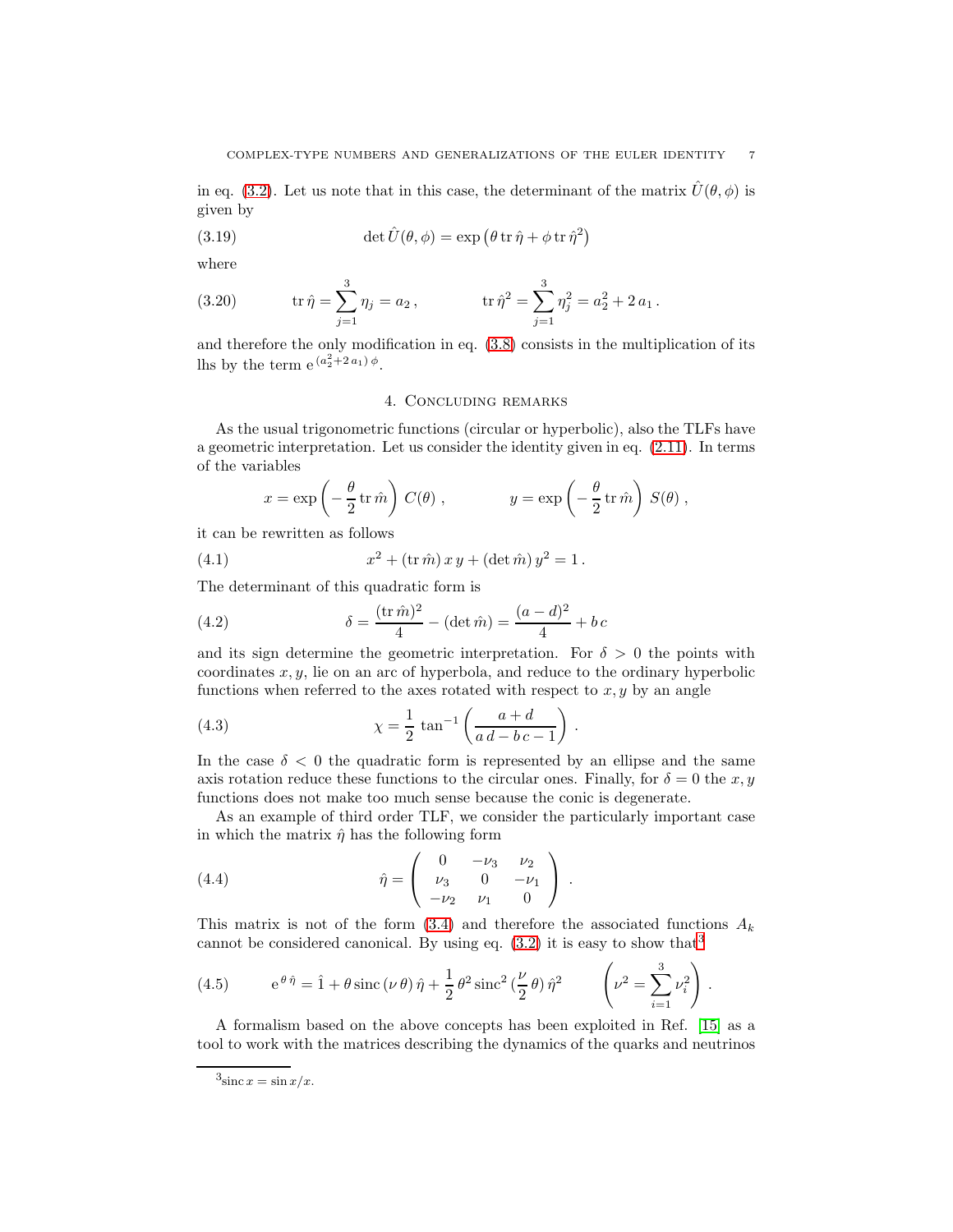mixing. In this context, the matrix  $\hat{\eta}$  is recognized as the generatrix of the Cabibbo-Kobayashi-Maskawa [\[16\]](#page-9-0) and Pontecorvo-Maki-Nagakawa-Sakata [\[17\]](#page-9-1) matrices<sup>[4](#page-7-0)</sup>.

In sec. [1](#page-0-3) we have mentioned the addition theorems, which are derived as a consequence of the semi-group property of the exponential function. But what about  $e^{\theta (h_1 + h_2)}$ , with  $h_1$  and  $h_2$  both satisfying eq. [\(1.3\)](#page-0-2)? Under this hypothesis, taking into account that the "numbers"  $h_{1,2}$  in general do not commute, one has

(4.6) 
$$
(h_1 + h_2)^2 = a + b_1 h_1 + b_2 h_2 + h_1 h_2 + h_2 h_1,
$$

that, unless

$$
(4.7) \t\t\t\t\t h_1 h_2 + h_2 h_1 = b_1 h_1 + b_2 h_1,
$$

cannot be put in the form [\(1.3\)](#page-0-2). In the 2-dimensional case the problem can be overcome by noting that we can always write

(4.8) 
$$
\hat{h}_1 + \hat{h}_2 = \hat{1} + \sum_{i=1}^{3} c_i \hat{\sigma}_i
$$

where  $\hat{\sigma}_i$  are the Pauli matrices, and therefore we get

(4.9) 
$$
(\hat{h}_1 + \hat{h}_2)^2 = a + 2(\hat{h}_1 + \hat{h}_2) \qquad a = -1 + \sum_{i=1}^3 c_i^2,
$$

i.e., the same structure of eq. [\(1.3\)](#page-0-2). This implies that, analogously to eq. [\(1.5\)](#page-1-0), we can write

(4.10) 
$$
e^{\theta (\hat{h}_1 + \hat{h}_2)} = C(\theta) + (\hat{h}_1 + \hat{h}_2) S(\theta).
$$

For higher order representation we can use different realizations of the Clifford numbers, e.g. the Dirac matrices in the 4-dimensional case.

The link of the above procedure to the Hermite-heat polynomials and integral transforms of the Airy type will be discussed in a forthcoming investigation, where we will also analyze the properties of "complex" functions for which the following decomposition holds

<span id="page-7-1"></span>(4.11) 
$$
f(x + h y) = u(x, y) + h v(x, y)
$$

where the functions  $u$  and  $v$  satisfy the Cauchy-Riemann condition

(4.12) 
$$
\partial_y \mathbf{w}(x, y) = \hat{h} \partial_x \mathbf{w}(x, y) \qquad (\mathbf{w} = (u, v)^T)
$$

that, taking into account eq. [\(2.3\)](#page-2-2), reflects in the following partial differential equation to be satisfied by the functions  $u$  and  $v$ 

(4.13) 
$$
\left(\partial_y^2 - a\,\partial_x^2 - b\,\partial_{xy}^2\right)\,\mathbf{w} = 0\,.
$$

Therefore, the functions  $u$  and  $v$  can be considered a generalization of the ordinary harmonic functions.

Furthermore, if the function  $f$  admits a Fourier transform, we can write

(4.14) 
$$
f(x + h y) = \frac{1}{\sqrt{2\pi}} \int_{-\infty}^{\infty} dk e^{i k (x + h y)} f(k)
$$

$$
= \frac{1}{\sqrt{2\pi}} \int_{-\infty}^{\infty} dk e^{i k x} f(k) [C(i k y) + h S(i k y)]
$$

<span id="page-7-0"></span> $4$ These matrices have complex entries, while all the elements of matrix  $(4.4)$  are real.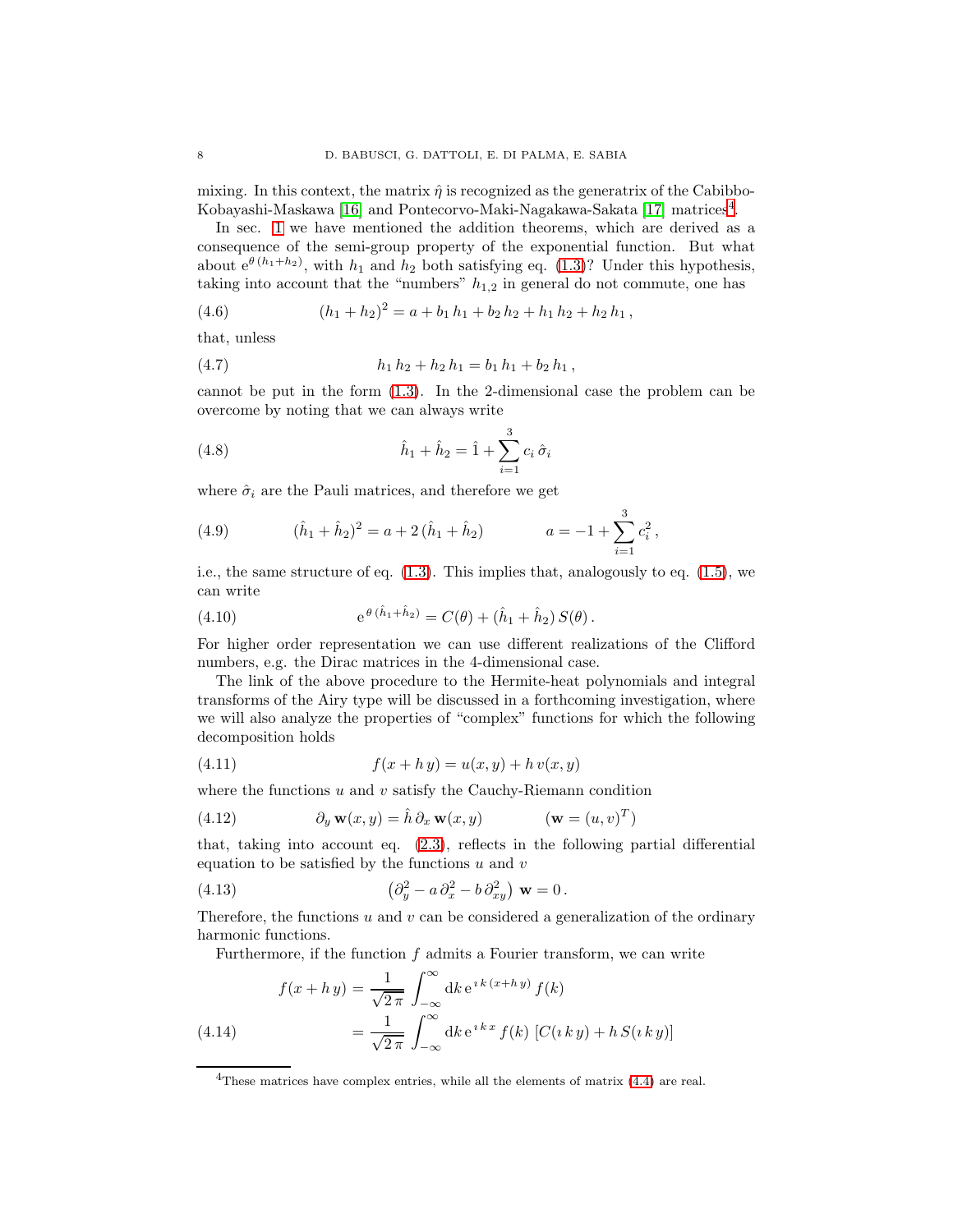.

thus getting for the functions  $u$  and  $v$  the following integral representation

(4.15) 
$$
\begin{pmatrix} u(x,y) \\ v(x,y) \end{pmatrix} = \frac{1}{\sqrt{2\pi}} \int_{-\infty}^{\infty} dk e^{ikx} f(k) \begin{pmatrix} C(iky) \\ S(iky) \end{pmatrix}
$$

The previous relations can be viewed as an extension of the concept of the ordinary Fourier transform. A further element which can be brought to the discussion is the possibility of extending the realm of special functions by introducing new families of Bessel functions. We can indeed use the following extension of the Jacobi-Anger generating function

<span id="page-8-14"></span>(4.16) 
$$
e^{x S(\theta)} = \sum_{m,n=-\infty}^{\infty} e^{(\alpha m + \beta n)\theta} B_{m,n}(x)
$$

to introduce the two-index Bessel functions  $B_{m,n}(x)$ , with  $S(\theta)$  given by eq. [\(1.9\)](#page-1-3). The recurrence relations satisfied by  $B_{m,n}(x)$  can easily be obtained from their definition itself. By keeping the derivative of both sides of eq. [\(4.16\)](#page-8-14) with respect to x, and equating the like-power coefficients in  $e^{\alpha m \theta}$  and  $e^{\beta n \theta}$ , we obtain

(4.17) 
$$
(\alpha - \beta) \frac{d}{dx} B_{m,n}(x) = B_{m-1,n}(x) - B_{m,n-1}(x),
$$

while by deriving with respect to  $\theta$  we find

(4.18) 
$$
(\alpha m + \beta n) B_{m,n}(x) = \frac{x}{\alpha - \beta} [\alpha B_{m-1,n}(x) - \beta B_{m,n-1}(x)].
$$

It is evident that an analogous function can be associated with the cos-like partner of the  $S(\theta)$  function, and that the same procedure can be exploited for the higher order trigonometric functions. This is a fairly promising way to improve the theory of Bessel like functions. These type of problems, along with those relevant to properties of the complex functions [\(4.11\)](#page-7-1) will be considered in a forthcoming investigation, where we will study more carefully the problem associated with the non-commutativity and the exponential disentanglement.

### **REFERENCES**

- <span id="page-8-0"></span>[1] F. J. Herranz, R. Ortega, M. Santander, J. Phys A: Math Gen. 33, 4525 (2000) [arXiv:math-ph/9910041].
- <span id="page-8-2"></span><span id="page-8-1"></span>[2] I. M. Yaglom, A simple non-euclidean geometry and its physical basis, Springer (1979).
- <span id="page-8-3"></span>[3] G. S. Birman, K. Nomizu, Am. Math. Mon. 91, 543 (1984).
- [4] P. Fjelstad, Am. J. Phys. 54, n. 5, 416 (1986); P. Fjelstad, S. G. Gal, Adv. Appl. Clifford Al. 8 (1), 47 (1998).
- <span id="page-8-5"></span><span id="page-8-4"></span>[5] R. M. Yamaleev, Adv. Appl. Clifford Al. 15 (1), 123 (2005).
- <span id="page-8-6"></span>[6] P. Fjelstad, S. G. Gal, Adv. Appl. Clifford Al. 11 (1), 81 (2001).
- <span id="page-8-7"></span>[7] R. M. Yamaleev, Adv. Appl. Clifford Al. 10 (1), 15 (2005).
- <span id="page-8-8"></span>[8] G. Dattoli, J. C. Gallardo, A. Torre, Riv. Nuovo Cimento 11 (11), 1 (1988).
- <span id="page-8-9"></span>[9] K. Fujii, H. Oike, [arXiv:quant-ph/0604115v1].
- <span id="page-8-10"></span>[10] L. Gaal, Classical Galois Fields, Chelsea Publishing Company, New York (1988).
- [11] P. E. Ricci, Le Funzioni Pseudo-Iperboliche e Pseudo-Trigonometriche, Pubbl. Istit. Mat. Appl. Fac. Ing. Univ. Stud. Roma 12, 37 (1978).
- <span id="page-8-12"></span><span id="page-8-11"></span>[12] G. Dattoli, M. Migliorati, P. E. Ricci, [arXiv:1010.1676v1[math-ph]].
- [13] G. Dattoli, E. Sabia, M. Del Franco, [arXiv:1003.2698v1[math-ph]].
- <span id="page-8-13"></span>[14] G. Dattoli, Nuovo Cimento A 107, 1243 (1994).
- [15] G. Dattoli, K. V Zhukovsky, Eur. Phys J. C 55, 547 (2008).